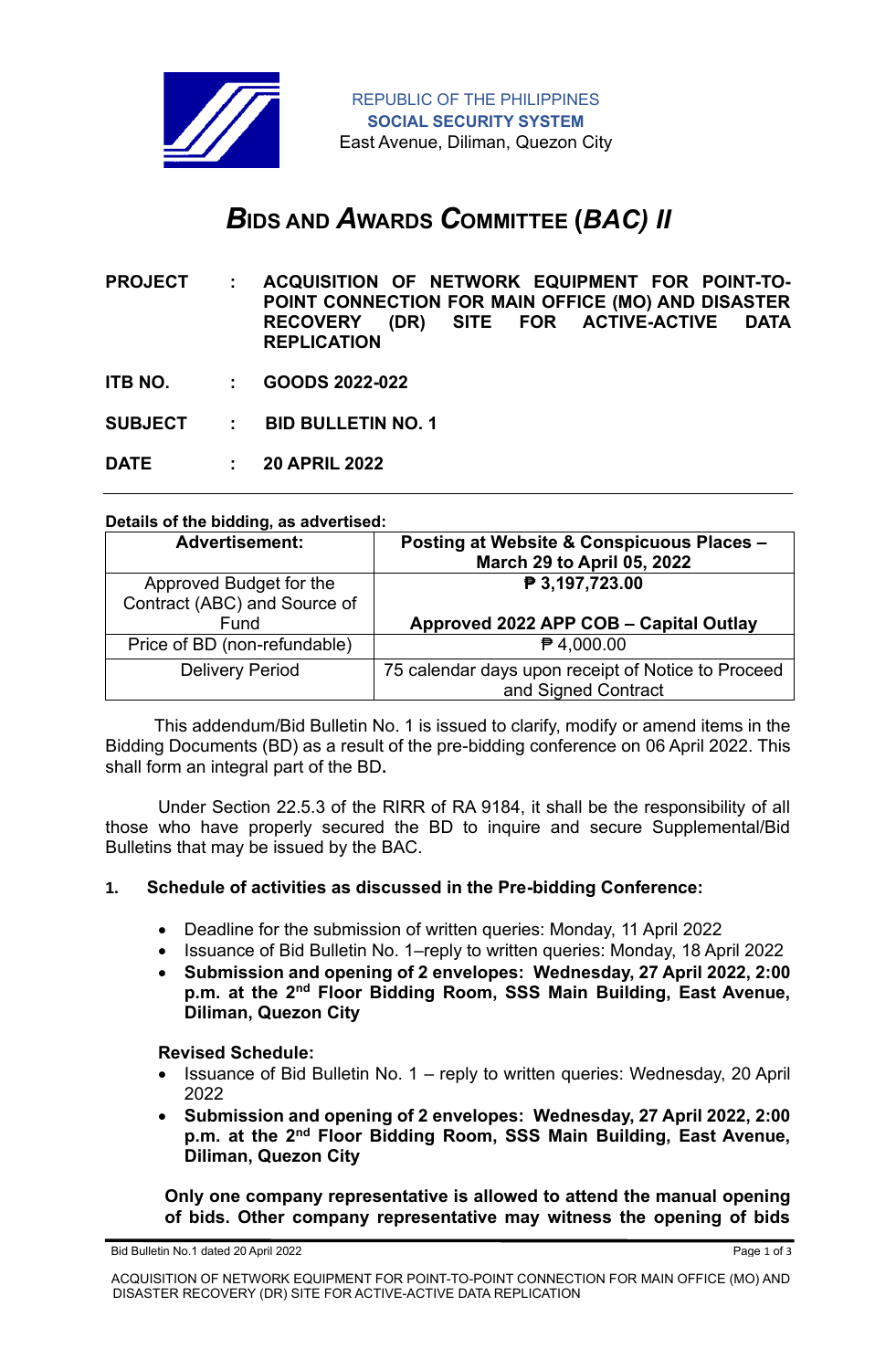**through Microsoft Teams. Kindly coordinate with the BAC Secretariat for the details.**

# **2. Amendments/Clarifications - Annex "A"**

# **3. Documentary Requirements**

#### **a. 1 st Envelope**

a.1 PhilGEPS Certificate of Registration and membership.

In case of uploaded document/s, which validity period had already expired, submit the updated document/s.

- a.2 Statement of all its Ongoing Government and Private Contracts, including contracts awarded but not yet started, if any, whether similar or not similar in nature and complexity to the contract to be bid;
- a.3 Statement of Single Largest Completed Contract (SLCC) similar to the project to be bid, **with supporting documents**, equivalent to at least **50% of the ABC**, completed **within three (3) years** prior to the submission and opening of bids, adjusted by the bidder to current prices using PSA's consumer price index;

For this purpose, similar contracts shall refer to Installation and implementation of Network Routers.

- a.4 NFCC Computation or committed Line of Credit (form supplied)
- a.5 JVA, in case of Joint Venture Class "B" Documents (Each partner of the joint venture shall submit the legal eligibility documents. The submission of technical and financial eligibility documents by any of the joint venture partners constitute compliance, except for SSS Clearance that must be complied by all JV partners);
- a.6 Bid Security (2% of the ABC for Cash or Manager's/Cashier's Check payable to SSS or Bank Draft of the ABC, 5% of the ABC for Surety Bond **or** Bid Securing Declaration – form supplied) and **a copy of the Authority to Notarize from the Notary Public).**
- a.7 Technical Documents project requirements
	- Section VI Schedule of Requirements (page 33)
	- Section VII Statement of Compliance with the Technical Specifications (pages 34 to 36)
- a.8 Omnibus Sworn Statement **and a copy of the Authority to Notarize from the Notary Public.**
- a.9 Foreign ownership limited to those allowed under the rules may participate in this Project, provided must submit any of the following:
	- Copy of Treaty, International or Executive Agreement; Or
	- Certification from the relevant government office of their country stating that Filipinos are allowed to participate in government procurement activities for the same item or product.
	- Certification from the DTI if the Bidder claims preference as a Domestic Bidder or Domestic Entity.

Bid Bulletin No.1 dated 20 April 2022 Page 2 of 3